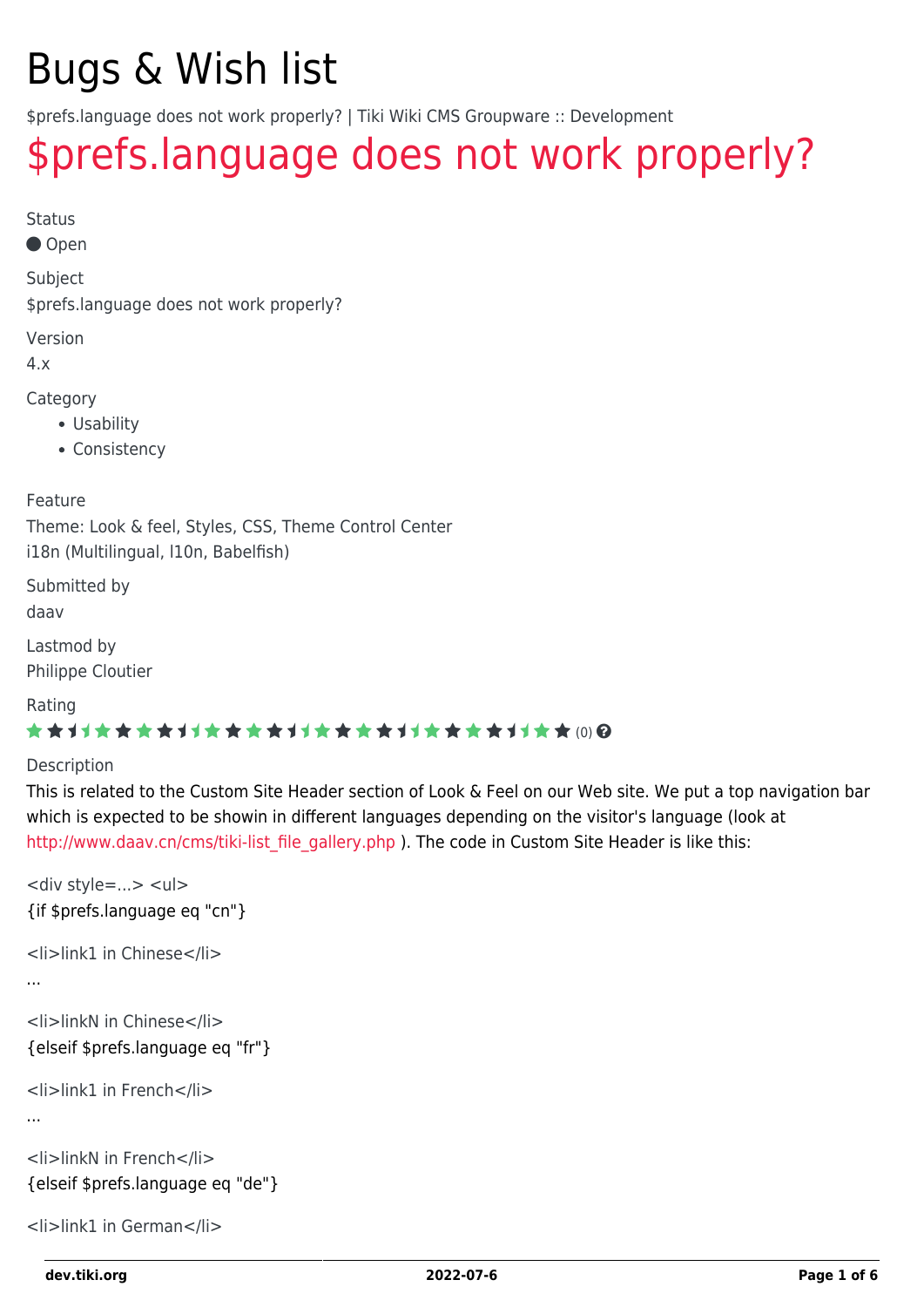```
...
```

```
<li>linkN in German</li>
{else}
<li>link1 in English</li>
...
<li>linkN in English</li>
\{/if\}
```
 $<$ /ul $>$   $<$ /div $>$ 

however, it seems the top navigation bar is always shown in Chinese even when I set the default browser language to English only. At that time, our php-based language detector works correctly to identify the user/browser language as English (example: our homepage at<http://www.daav.cn/>) but tikiwiki remains in Chinese unchanged.

Is there anything wrong with the code or it's just because my Windows XP is in Chinese? Then how to get around this in Tikiwiki? What language do you get on the linked page that I included above?

Thanks for any hints.

Importance 6 Priority 30 Demonstrate Bug (Tiki 19+) Please demonstrate your bug on show2.tikiwiki.org Version: trunk ▼ [Create show2.tikiwiki.org instance](#page--1-0) Ticket ID 3088 Created Wednesday 24 March, 2010 15:10:11 GMT-0000 by daav LastModif Friday 26 March, 2010 06:03:21 GMT-0000

## Comments

# [Philippe Cloutier](https://dev.tiki.org/user232) 24 Mar 10 15:52 GMT-0000

Is "Detect browser language" enabled? What is the actual content of the various if/else cases? Or what is their language?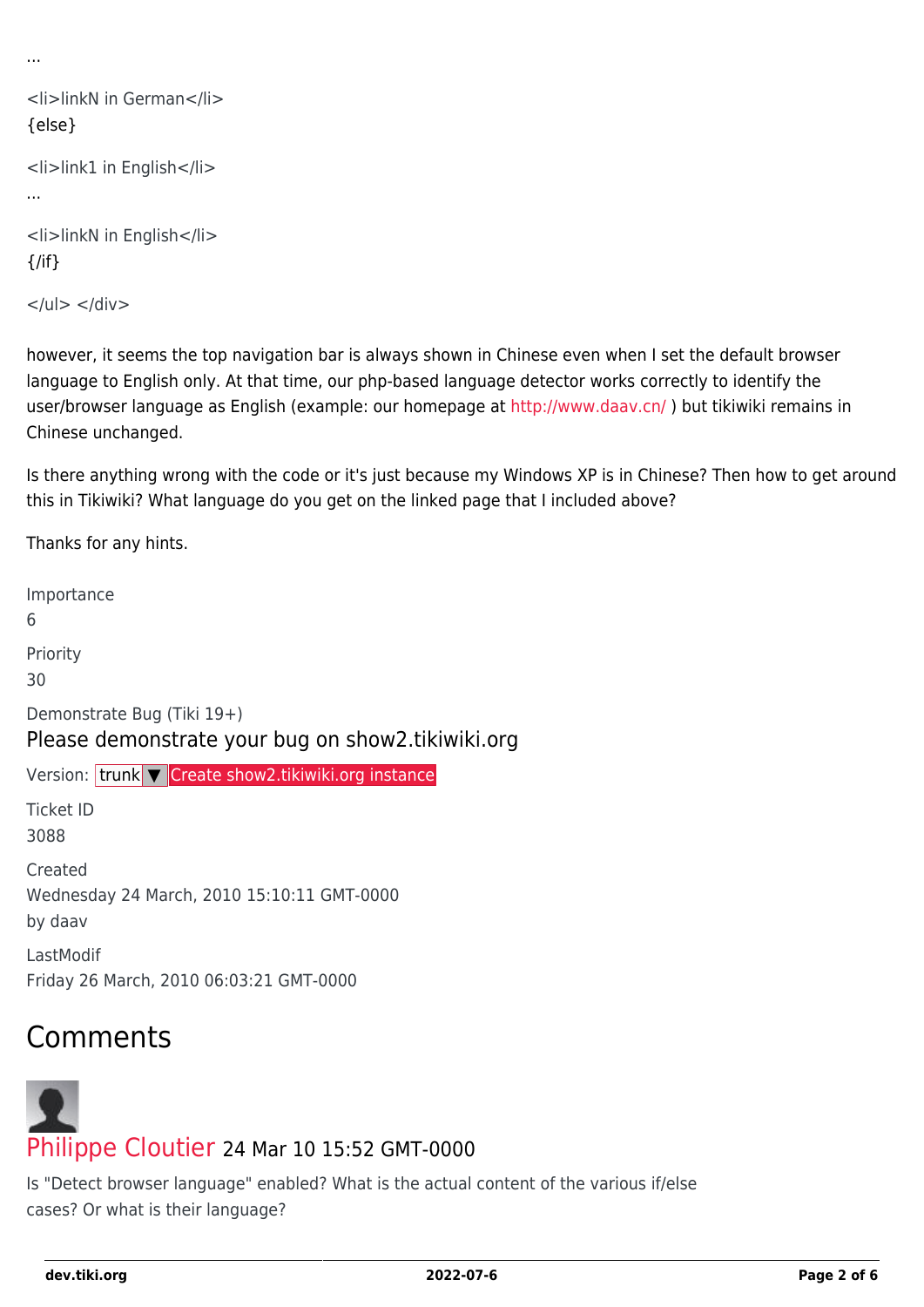

#### [Marc Laporte](https://dev.tiki.org/user11197) 24 Mar 10 20:15 GMT-0000

[http://themes.tikiwiki.org/Template+Tricks#Display\\_content\\_conditional\\_to\\_current\\_langu](http://themes.tikiwiki.org/Template+Tricks#Display_content_conditional_to_current_language) [age](http://themes.tikiwiki.org/Template+Tricks#Display_content_conditional_to_current_language)



#### daav 25 Mar 10 07:16 GMT-0000

"Detect browser language" is definitely enabled. The actual content of the various if/else cases is in cn/fr/de/en respectively, exactly copied from the top bar of our php-based homepage. Please have a look at the screenshot of our i18n settings attached to see if there should be any change. Are there other modules or their settings that could have influences on this? Thanks!



#### [Philippe Cloutier](https://dev.tiki.org/user232) 25 Mar 10 07:25 GMT-0000

Please investigate the value of prefs.language. It can be output using {\$prefs.language}.

If the value is cn, see what happens in lib/setup/language.php



#### daav 25 Mar 10 12:14 GMT-0000

of {\$prefs.language} was checked before, always 'cn'.

I modified language.php to see the debug info. Now you can see "U\_INFO: S\_PREFS:cn PREFS:cn" at the top-left corner, though in black with a dark background. Select the topmost line to reveal them. Why both the S\_PREFS and PREFS are 'cn' even when I access our tikiwiki as an un-logged in anonymous user? Cookies are cleaned already.

It seems the "S\_PREFS:cn" thing prevents the block

```
} elseif ( $prefs'feature_multilingual' 'y' && $prefs'change_language' 'y' &&
$prefs'feature_detect_language' == 'y' and !isset($u_info'prefs''language')and
'language')) {
$browser language = detect browser language();
echo "browser_language:" . $browser_language;
if ( ! empty($browser language) ) {
$prefs'language' = $browser_language;
}
}
```
from being executed. See? I added the (echo browser\_language) line and nothing was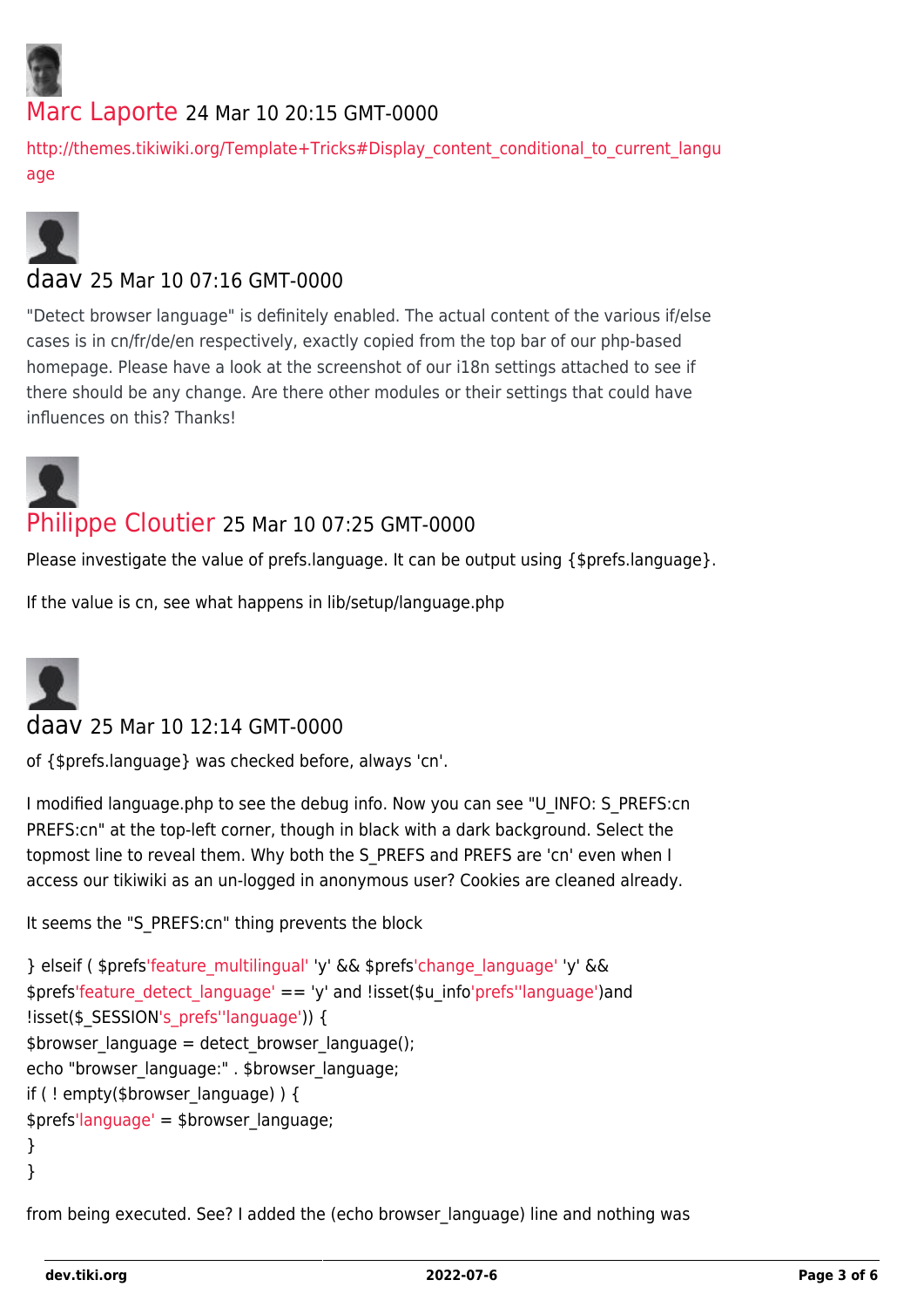shown. So why and where is this (\$\_SESSIO[N's\\_prefs'](https://dev.tiki.org/)['language'](https://dev.tiki.org/)) set to 'cn' for all anonymous visitors? And how can I disable it?



#### [Philippe Cloutier](https://dev.tiki.org/user232) 25 Mar 10 20:38 GMT-0000

I see the problem, yes. Which version do you use?



#### daav 26 Mar 10 03:52 GMT-0000

not yet upgraded to the newly released 4.2. Thanks for your attention.



#### [Philippe Cloutier](https://dev.tiki.org/user232) 26 Mar 10 06:02 GMT-0000

Please report if you experience this issue in Tiki 4.2 or in a development branch (5 or trunk). I couldn't reproduce in trunk.

The problematic variable is probably set in tikilib, but I don't know where.



#### [sylvie](https://dev.tiki.org/user21) 26 Mar 10 13:13 GMT-0000

\$prefs.language is the default site language. To have the user language, try {\$lang}



#### daav 27 Mar 10 13:48 GMT-0000

Thank you Sylvie. But {\$lang} is always empty, no matter 1) i login as admin 2) visit as anonymous, setting browser language to en 3) visit as anonymous, setting browser language to fr 4) ...

I tried {\$language} too. Since {\$lang} is always empty, we always get the English top navigation bar now since the {else} statement in our customized header section is always matched.

I will see when I get more time if version 4.2 will solve this problem. Thank you guys/gals all, Sylvie, Chealer9, and Marc Laporte!

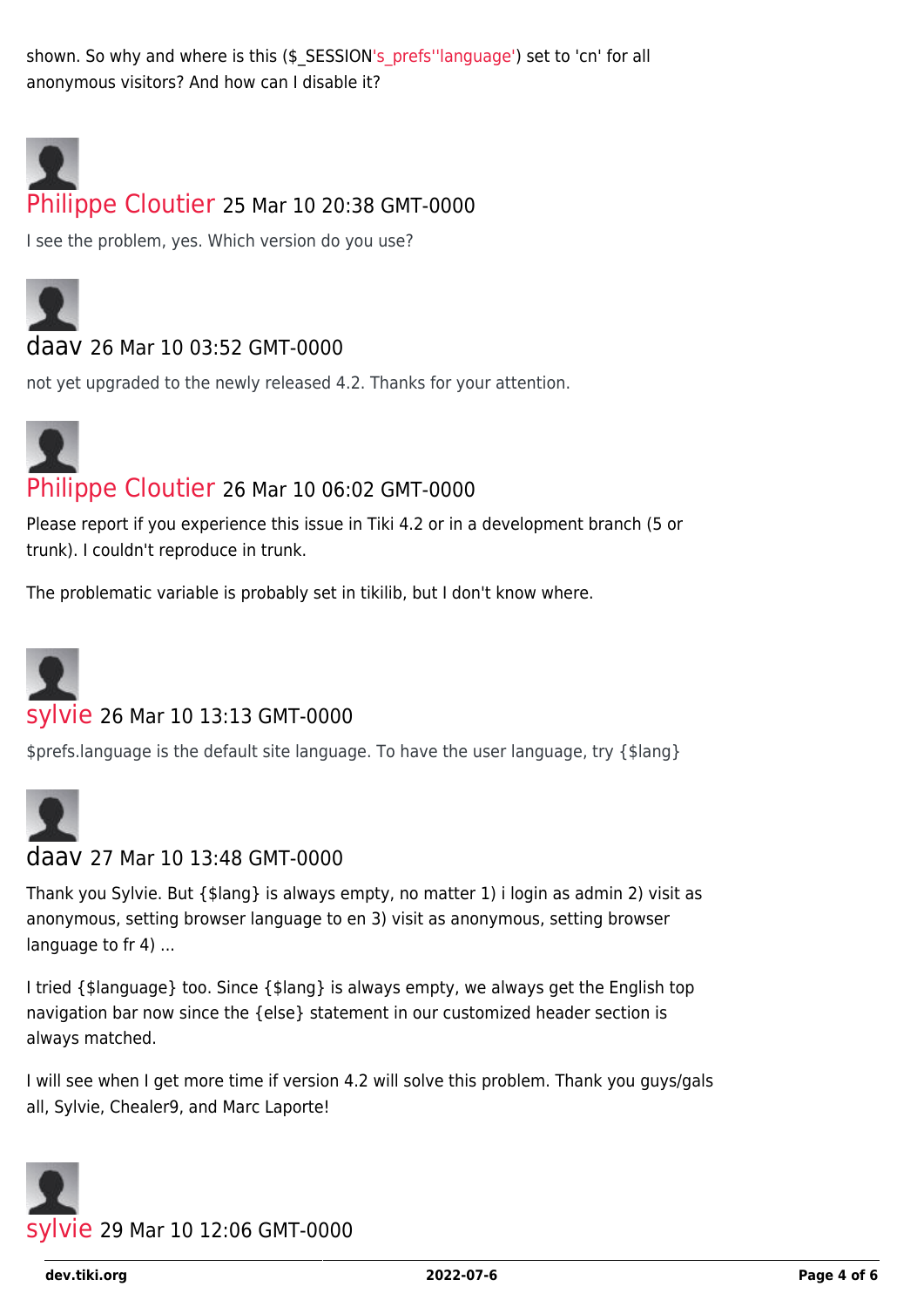Sorry I was wrong . The prefs.language is working for me (see attached img) not lang



#### daav 29 Mar 10 13:43 GMT-0000

as shown in the upper-left corner, your "langue du site" is already "Français", no? It might be yet another example confirming our case: our site language is Chinese, and then the {\$prefs.language} always returns 'cn'. You may set your browser language to en/de/cn etc. and try again? Also what is your installed version?



#### [sylvie](https://dev.tiki.org/user21) 29 Mar 10 19:53 GMT-0000

My site lang is en. I changed my lang with switch lang to fr ok. I logged out, closed my browser. The top Hello is in French. It is the same if you log-out? clear the browser cache? restart browser? Which browser by the way?



daav 30 Mar 10 09:52 GMT-0000

firefox 3/seamonkey 2/ie 8 yes it is the same, as i described earlier

the article sub-system detects the browser language correctly (when i set to a non-zh test lang), while the effect of the header section remains unchanged.

### Attachments

|    | filename                    | created                        | hits | comment                     | version | filetype |
|----|-----------------------------|--------------------------------|------|-----------------------------|---------|----------|
|    | test1.gif                   | 29 Mar 10<br>12:05<br>GMT-0000 | 93   | \$prefs.language            |         |          |
| ÷. | tikiwiki4.i18n.settings.png | 25 Mar 10<br>07:19<br>GMT-0000 | 104  | i18n settings<br>screenshot | 4.1     |          |